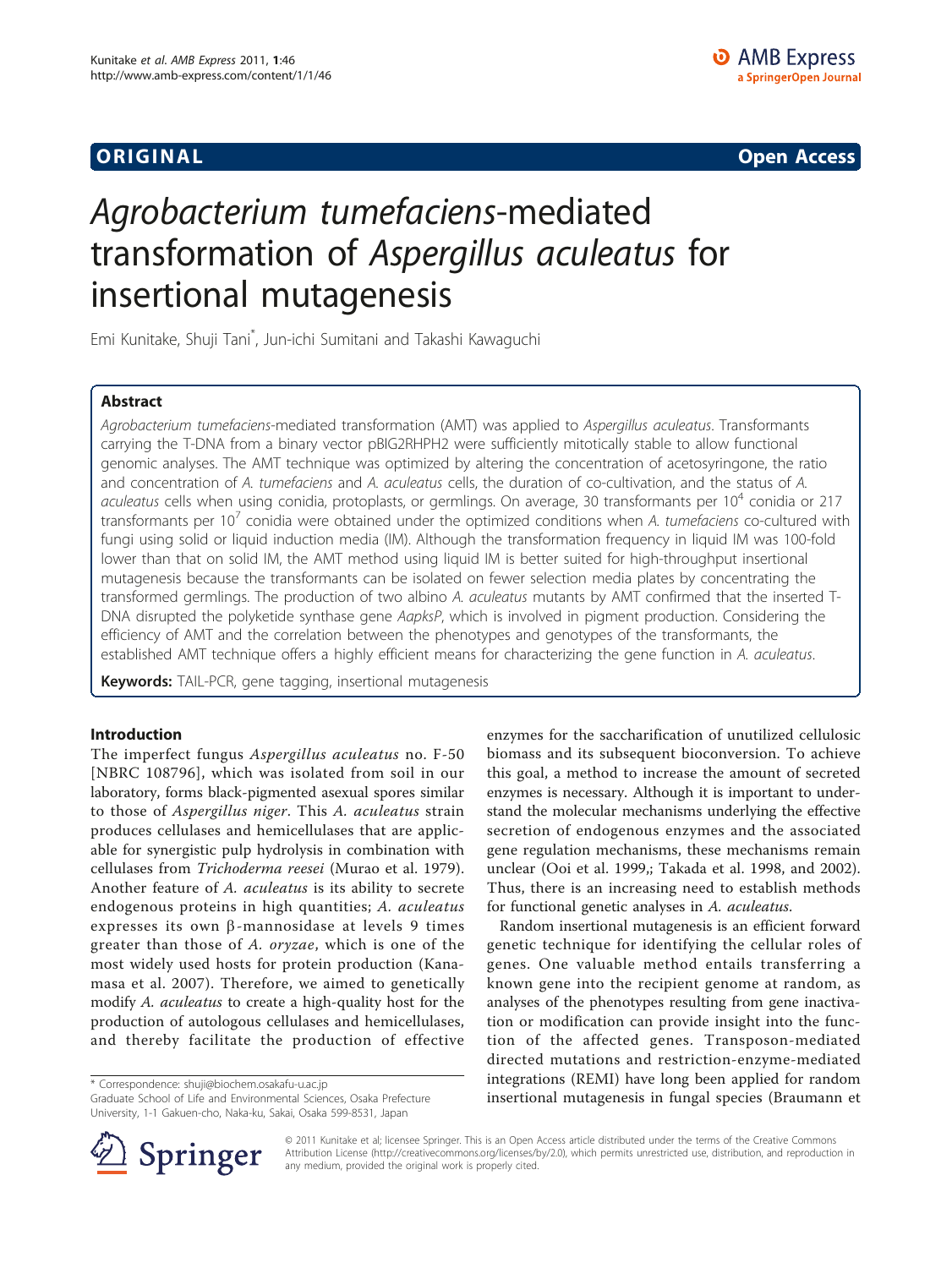[al. 2007,](#page-9-0); [Brown et al. 1998,](#page-9-0); [Daboussi 1996](#page-9-0),; [Linne](#page-9-0)[mannstöns et al. 1999](#page-9-0)). However, both methods tend to multiply the transposable elements or transfer multiple copies of inserted plasmids into the recipient genome. These phenomena are disadvantageous when performing insertional mutagenesis in filamentous fungi such as A. aculeatus, for which a feasible genetic segregation analysis is unavailable. Recently, there has been a trend toward adopting Agrobacterium tumefaciens-mediated transformation (AMT) for insertional mutagenesis; this method has been widely used as a genetic engineering technique for plant cells ([Feldmann 1991](#page-9-0),; [Koncz et al.](#page-9-0) [1992\)](#page-9-0) and more recently adapted to fungi including Magnaporthe oryzae ([Betts et al. 2007](#page-9-0),; [Meng et al.](#page-9-0) [2007](#page-9-0)), Fusarium oxysporum ([Mullins et al. 2001](#page-9-0)), Colletotrichum lagenarium ([Tsuji et al. 2003\)](#page-10-0), Cryptococcus neoformans ([Idnurm et al. 2004](#page-9-0)), Aspergillus fumigatus ([Sugui et al. 2005](#page-9-0)), and Aspergillus awamori [\(de Groot](#page-9-0) [et al. 1998](#page-9-0)). This transformation technique utilizes the ability of A. tumefaciens to transfer DNA (so-called T-DNA, which is located between two direct repeats, i.e., the left and right borders) to its host cells in the presence of a phenolic compound such as acetosyringone. The T-DNA is transferred as a single-stranded DNA into recipient cells by the Type IV secretion system ([Backert and Meyer 2006,](#page-9-0); [Christie 2001](#page-9-0),) and predominantly integrated as a single copy into the transformant genome ([Betts et al. 2007,](#page-9-0); [Michielse et al. 2005b,](#page-9-0); [Tsuji](#page-10-0) [et al. 2003](#page-10-0)).

Although it has been previously demonstrated that A. tumefaciens is capable of transforming various fungi including the Ascomycetes, the transformation conditions must be optimized because the transformation frequencies vary among fungal species and strains. To establish an efficient AMT method for high-throughput insertional mutagenesis in A. aculeatus, we optimized the AMT conditions to effectively isolate transformants harboring single-copy T-DNA insertions at random loci. We also demonstrated that the established AMT method is applicable for functional genetic analyses.

#### Materials and methods

#### Strains and plasmids

A. tumefaciens C58C1 and the binary vector pBIG2RHPH2, which carries a hygromycin B-resistant gene between the left and right T-DNA borders, were kindly provided by Dr. Tsuji ([Tsuji et al. 2003](#page-10-0)). A. aculeatus strains were propagated at 30°C in minimal media (MM) supplemented appropriately, unless stated otherwise ([Adachi et al. 2009\)](#page-9-0). Conidia of transformants were purified by repeating mono-spore isolation twice on MM plates to obtain the conidia of homokaryons.

#### Cloning and expression of AapksP

The polyketide synthase gene AapksP along with the regions 1,041-bp upstream and 567-bp downstream of the open reading frame was amplified by PCR with PrimeSTAR HS DNA polymerase (TaKaRa, Japan) and the primers pks-F\_Nhe and pks-R\_Nhe (Table [1\)](#page-2-0) using A. aculeatus genomic DNA as a template. PCR condition is as described in manufacture's instruction except for setting annealing temperatures and PCR cycles as 65°C and 30 cycles. The amplified DNA fragments were sequenced, digested with Nhe I, and ligated into pAUR325 (TaKaRa, Japan) to yield pAUR-PksP. The transformation of A. aculeatus was performed by the protoplast method ([Adachi et al. 2009](#page-9-0)) using the circular plasmids pAUR325 and pAUR-PksP. Transformants were selected on 3.5 μg/ml Aureobasidin A.

#### Agrobacterium tumefaciens-mediated transformation (AMT)

AMT was performed as described in [Tsuji et al. \(2003\)](#page-10-0) with minor modifications. A. tumefaciens C58C1 harboring pBIG2RHPH2 was grown in liquid LB medium supplemented with 30 μg/ml of kanamycin and 100 μg/ml of rifampicin at 28°C for 18 hours. The culture was diluted to an optical density at 660 nm  $(OD_{660})$  of 0.15 in 100 ml of induction medium (IM) with 200  $\mu$ M acetosyringone (AS), 30 μg/ml of kanamycin, and 100 μg/ml rifampicin. The cells were grown at 24°C until the  $OD_{660}$  reached 0.2-0.8. The average numbers of A. tumefaciens cells in 100 μl of culture medium at  $OD_{660}$ = 0.2, 0.4, 0.6, 0.8, and 1.0 were calculated as  $2.5 \times 10^7$ ,  $5 \times 10^7$ ,  $7.5 \times 10^7$ ,  $1 \times 10^8$ , and  $1.25 \times 10^8$  cells, respectively, using a colony-counting method. In the co-cultivation on solid IM, a mixture of 100 μl of A. tumefaciens suspension and  $10<sup>4</sup>$  A. aculeatus conidia was spread onto filter paper (hardened, low-ash grade 50; Whatman, Maidstone, UK) on IM containing 200 μM acetosyringone (AS). After co-cultivation for 24-72 h at 24°C, the filter paper was transferred to the selection medium (SM; MM containing 100 μg/ml of hygromycin B and 100 μg/ml of cefotaxime). When cocultivation was performed in liquid IM, A. tumefaciens was cultured to  $OD_{660} = 0.4$ , harvested by centrifugation, and co-cultivated with  $10^7$  of A. aculeatus conidia in liquid IM containing 200 μM AS. After shaking at 120 rpm for 16-96 hours at 24°C, the germlings were harvested and incubated on SM.

#### Molecular analyses of transformants

Conidia from the transformants were grown in MM containing 100 μg/ml of hygromycin B at 30°C for 50 hours on a shaker (170 rpm). Genomic DNA was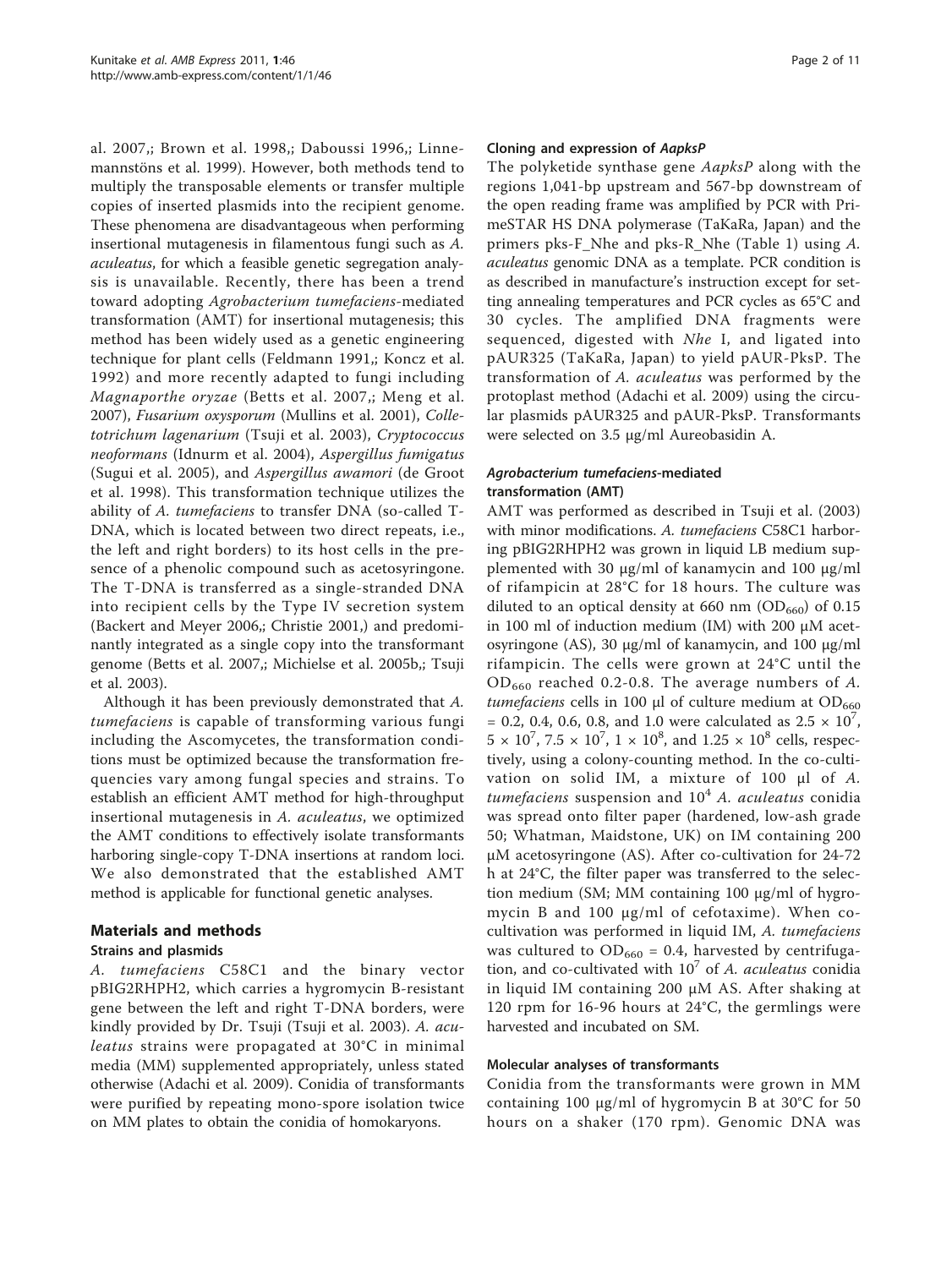<span id="page-2-0"></span>Table 1 Primers used in this study

| Name      | Sequence (5' to 3')                |                                             |
|-----------|------------------------------------|---------------------------------------------|
| HS-1com1  | <b>TGCTCCATACAAGCCAACC</b>         |                                             |
| HAS-2com  | ATCATCTGCTGCTTGGTGC                |                                             |
| $AD-1$    | NGTCGASWGANAWGAA                   |                                             |
| $AD-2$    | <b>GTNCGASWCANAWGTT</b>            |                                             |
| $AD-3$    | WGTGNAGWANCANAGA                   |                                             |
| $HS-1$    | GGCCGTGGTTGGCTTGTATGGAGCAGCAGA     | 436 bp from nick site in RB <sup>a</sup>    |
| $HS-2$    | <b>TGGTCTTGACCAACTCTATCAGAGCTT</b> | 336 bp from nick site in RB                 |
| $HS-3$    | GGACCGATGGCTGTGTAGAAGTA            | 193 bp from nick site in RB                 |
| $HS-4$    | CTCGCCGATAGTGGAAACC                | 170 bp from nick site in RB, for sequencing |
| $HAS-2$   | GCACCAAGCAGCAGATGAT                | 373 bp from nick site in LB <sup>b</sup>    |
| $HAS-3$   | AATAATGTCCTCGTTCCTGTCTGCTAATAA     | 354 bp from nick site in LB                 |
| HAS-4     | CCGCCTGGACGACTAAAC                 | 225 bp from nick site in LB                 |
| $HAS-5$   | <b>GACCTCCACTAGCTCCAGCC</b>        | 187 bp from nick site in LB, for sequencing |
| pks-F_Nhe | taggctagcGTAAGCTCACCGTCAAGGCA      |                                             |
| pks-R Nhe | ctggctagcAGATCCTAGAGACCCGGGAC      |                                             |

<sup>a</sup>RB, right border; <sup>b</sup>LB, left border

isolated as described in [Adachi et al. \(2009\)](#page-9-0) from mycelia and was digested with EcoR I and Sal I or Xba I and Hind III. The EcoR I and Xba I recognition sites are located within the T-DNA region at positions 124 and 81 nt from the left and right border nick sites, respectively. The digestion of genomic DNA with EcoR I or Xba I in combination with Sal I or Hind III, for which there are no recognition sites on pBIG2RHPH2, yields relatively shorter fragments and thus helps to distinguish the fragment size. Hybridization was performed as described in [Adachi et al. \(2009\)](#page-9-0) using an 880-bp fragment amplified with hph-specific primers (HS-1com1 and HAS-2com) as a DNA probe (Table 1).

A thermal asymmetric interlaced polymerase chain reaction (TAIL-PCR) was performed to obtain DNA sequences flanking the T-DNA insertions in the fungal transformants, following the methods described in [Liu](#page-9-0) [et al. \(1995\),](#page-9-0) and [Sessions et al. \(2002\)](#page-9-0) with minor modifications, as summarized in Table 2. The T-DNA specific (left border, HAS-2-4; right border, HS-1-3) and arbitrary degenerate primers (AD1-3) are described in Table 1. The final concentrations of the T-DNA-specific primers were adjusted to 0.4 μM and those of the AD primers were 3-4 μM (depending on the degree of degeneracy) in the primary reaction and 2 μM in the secondary and tertiary reactions. The amplified tertiary PCR products were subjected to agarose gel electrophoresis and sequence analysis. TAIL-PCR was also performed with a recipient genome digested with Bgl II, EcoR I or Xba I. Bgl II sites are located outside the T-DNA region at positions 511 and 133 nt from the left and right border nick sites, respectively. Thus, digestion with these restriction enzymes produces T-DNA fragments carrying either side of the flanking sequence tag even when the T-DNA, with or without the vector backbone, is integrated into a recipient genome as concatemeric bands.

Inverse PCR was also applied to rescue the flanking sequences. Genomic DNA from each transformant was digested with Nco I, Nde I (both located in the middle of the T-DNA), EcoR I, or both Xba I and Spe I and used as a template for inverse PCR. Spe I was used to increase the possibility of obtaining fragments flanking

Table 2 Thermal settings for TAIL-PCR

| Reaction and cycle | Thermal settings                            |
|--------------------|---------------------------------------------|
| Primary            |                                             |
| 1                  | 93°C, 1 min.; 95°C, 1 min.                  |
| 5                  | 98°C, 30 sec.; 62°C, 15 sec.; 72°C, 3 min.  |
|                    | 98°C, 30 sec.; 25°C, 3 min.;                |
| 1                  | ramping to 72°C, over 3 min.; 72°C, 3 min.  |
|                    | 98°C, 10 sec.; 68°C, 15 sec.; 72°C, 3 min.; |
| 15                 | 98°C, 10 sec.; 68°C, 15 sec.; 72°C, 3 min.; |
|                    | 98°C, 10 sec.; 44°C, 15 sec.; 72°C, 3 min.  |
| 1                  | 72°C, 5 min.                                |
| Secondary          |                                             |
| 1                  | 93°C, 2 min.                                |
|                    | 98°C, 10 sec.; 64°C, 15 sec.; 72°C, 3 min.; |
| 12                 | 98°C, 10 sec.; 64°C, 15 sec.; 72°C, 3 min.; |
|                    | 98°C, 10 sec.; 44°C, 15 sec.; 72°C, 3 min.  |
| 1                  | 72°C, 5 min.                                |
| Tertiary           |                                             |
| 1                  | 93°C, 2 min.                                |
|                    | 98°C, 10 sec.; 68°C, 15 sec.; 72°C, 3 min.; |
| 12                 | 98°C, 10 sec.; 68°C, 15 sec.; 72°C, 3 min.; |
|                    | 98°C, 10 sec.; 44°C, 15 sec.; 72°C, 3 min.  |
| 1                  | 72°C, 5 min.                                |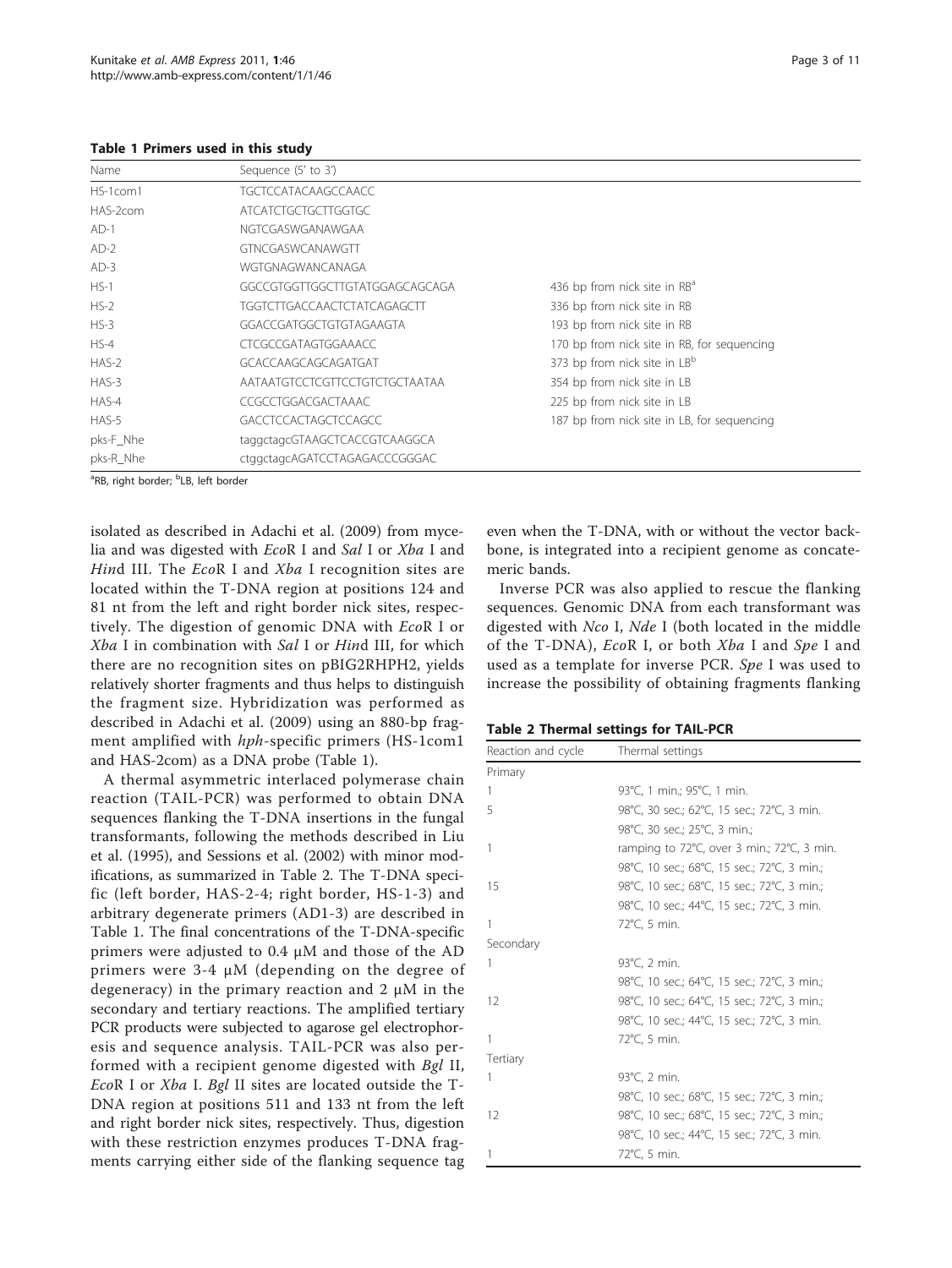<span id="page-3-0"></span>the T-DNA because there are no Spe I recognition sites inside of the T-DNA, and this enzyme yields cohesive ends that are complementary with those produced by Xba I. Using genomic DNA digested with Nco I or Nde I as templates, the flanking sequences adjacent to the left and right borders were amplified with the primer sets HAS-4 and HAS-2com or HS-3 and HS-1com1, respectively. When genomic DNA digested with EcoR I or Xba I/Spe I was used as the template, the flanks of both sides of the borders were amplified with the primer sets HAS-4 and HS-3, respectively. The amplified DNA fragments were sequenced with the primer sets HS-4 and HAS-5.

#### Mitotic stability

Nine randomly selected transformants were cultured on MM in the absence of hygromycin B for 5 generations. Approximately 100 conidia derived from each 5th generation were spread on MM with or without 100 μg/ml of hygromycin B.

#### Results

#### A. tumefaciens-mediated transformation (AMT) of A. aculeatus no. F-50 on solid IM

To determine whether or not AMT is applicable for A. *aculeatus* transformation, we first co-cultivated  $1 \times 10^4$ ,  $10^5$ , or  $10^6$  wild-type A. aculeatus conidia and an A. tumefaciens culture at  $OD_{660} = 0.8$  on induction media (IM) supplemented with 200 μM of acetosyringone (AS) at 24°C for 48 hours, as described in the protocol for the AMT of Colletotrichum ([Tsuji et al. 2003\)](#page-10-0). Because the transformants were produced using, at most,  $1 \times$  $10<sup>4</sup>$  of A. *aculeatus* conidia (data not shown), we further assessed the AMT conditions on IM plates with regard to the ratio of A. tumefaciens and A. aculeatus cells, the duration of co-cultivation, and the A. aculeatus starting material. Various concentrations of A. tumefaciens cells, at OD<sub>660</sub> = 0.2-0.8, were co-cultivated with  $1 \times 10^4$  of A. aculeatus conidia at 24°C for 24, 48, and 72 hours. The results in Table 3 demonstrate that the transformation frequency increased in relation to the co-cultivation

time and bacterial dosage, although prolonged co-cultivation periods (at 72 hours) and co-cultivation using a high concentration of A. tumefaciens (OD<sub>660</sub> = 1.0) tended to yield transformants with severe growth defects such as impaired hyphal elongation and conidiation. We consequently obtained a maximum transformation frequency of 30 transformants per  $1 \times 10^4$  conidia, on average, when  $1 \times 10^4$  conidia of A. *aculeatus* were mixed with  $1 \times 10^8$  bacterial cells (OD<sub>660</sub> = 0.8) and cocultivated for 48 hours on IM plates. Protoplasts and conidia were transformed with equal efficiency by A. tumefaciens (data not shown), which enabled us to omit the intricate handling for protoplast preparation. The relatively large standard deviation in these and later experiments presumably reflects the general nature of the transformation in Aspergillus.

One rationale for optimizing AMT conditions for A. aculeatus was to allow insertional mutagenesis by T-DNA insertion. To help reduce the labor requirement of the numerous media preparations or transfer of many transformants from IM to SM plates, we investigated ways in which more transformants could be obtained on an SM plate by increasing the total amount of mixed A. *tumefaciens* ( $OD_{660} = 0.8$ ) and conidia spread onto an IM plate while holding the ratio of conidia to A. tumefaciens cells at the optimum value  $(1:10<sup>4</sup>)$ . Unexpectedly, increasing the amount of this mixture did not increase the number of transformants per plate in a dose-dependent manner because the transformation frequency was reduced (Table [4\)](#page-4-0). This result suggests that critical parameters for efficient AMT include not only the ratio between bacterial cells and recipient cells, but also the density of their mixture during the infection.

#### Optimization of AMT conditions of A. aculeatus in liquid IM

We presumed that the failure to increase the transformant yield by increasing the total number of conidia and bacterial cells per plate was the result of the inefficient infection of the fungus by A. tumefaciens on IM plates. Therefore, we expected that transformants could

Table 3 Optimization of ratios of fungal conidia to bacterial cells and co-cultivation periods on IM plates

| Number of<br>conidia | $OD660$ of<br>Agrobacterium<br>culture | Ratio of conidia:<br>Agrobacterium | Mean of transformants $\pm$ SD/10 <sup>4</sup><br>conidia |                      |                     |  |
|----------------------|----------------------------------------|------------------------------------|-----------------------------------------------------------|----------------------|---------------------|--|
|                      |                                        |                                    | 24h                                                       | 48 h                 | 72 h                |  |
| $1 \times 10^{4}$    | 0.2                                    | $1:2.5 \times 10^3$                | n.d. <sup>b</sup>                                         | $8 \pm 7$ (n = 4)    | n.d.                |  |
| $1 \times 10^4$      | 0.4                                    | $1:5 \times 10^{3}$                | n.d.                                                      | $7 \pm 6$ (n = 6)    | n.d.                |  |
| $1 \times 10^4$      | 0.6                                    | $1:7.5 \times 10^3$                | n.d.                                                      | $10 \pm 7$ (n = 4)   | n.d.                |  |
| $1 \times 10^4$      | 0.8                                    | $1:10^{4}$                         | $1 \pm 1$ (n <sup>a</sup> = 2)                            | $30 \pm 28$ (n = 12) | $34 \pm 27$ (n = 2) |  |
| $1 \times 10^{4}$    | 1.0                                    | $1:1.25 \times 10^3$               | n.d.                                                      | $62 \pm 20$ (n = 2)  | n.d.                |  |

<sup>a</sup> n, number of independent experiments.

<sup>b</sup>n.d., not done.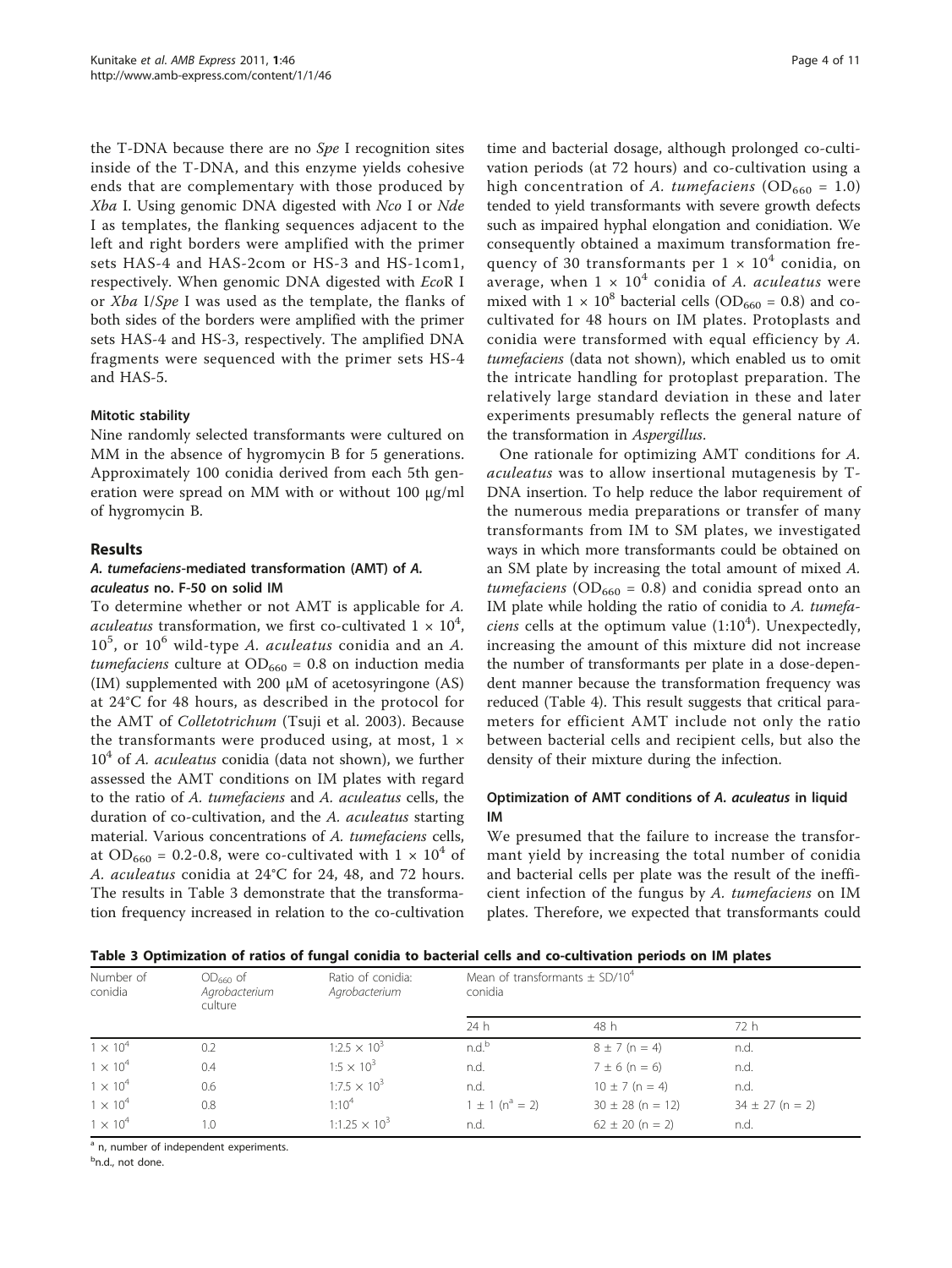<span id="page-4-0"></span>Table 4 The effect of concentration of the fungal and bacterial cells on AMT

| Number<br>of<br>conidia | Amount of<br>culture (ml) | Ratio of<br>Agrobacteria conidia: | Mean of<br>transformants<br>Agrobacterium ± SD/plate | Number of<br>transformants<br>$/104$ conidia |
|-------------------------|---------------------------|-----------------------------------|------------------------------------------------------|----------------------------------------------|
| $1 \times 10^{4}$       | 0.1                       | $1:10^{4}$                        | $30 \pm 28$ (n <sup>a</sup> = 30 $\pm 28$ )<br>12)   |                                              |
| $2 \times 10^4$         | 02                        | $1:10^{4}$                        | $52 \pm 10$ (n = 26 $\pm$ 5<br>(2)                   |                                              |
| $5 \times 10^4$         | 05                        | $1:10^{4}$                        | $51 \pm 13$ (n = $10 \pm 2$<br>$\mathbf{2}$          |                                              |
| $1 \times 10^5$         | $\overline{1}$            | $1:10^{4}$                        | $39 \pm 14$ (n = $3 \pm 1$<br>6)                     |                                              |
| $1 \times 10^{6}$       | 10                        | 1.10 <sup>4</sup>                 | $16 \pm 9$ (n = 3) < 1                               |                                              |

<sup>a</sup> n, number of independent experiments.

be obtained from a high density of infected germlings on SM plates after A. tumefaciens cells had successfully infected the fungus at the best ratio and concentration, followed by filtration to concentrate the infected germlings and subsequent transfer to SM plates. Furthermore, it has been reported that the co-cultivation of B. lamprospora in liquid IM facilitates the transmission of the foreign DNA when compared with cultivation on the surface of solid IM ([Nyilasi et al. 2008](#page-9-0)). We next optimized the AMT conditions using liquid IM. As shown in Table 5, we obtained 217 transformants, on average, when  $1 \times 10^7$  conidia of A. aculeatus were mixed with 5  $\times$  10<sup>8</sup> bacterial cells and co-cultivated in 100 ml of liquid IM including 200 μM of AS for 48 hours with shaking at 120 rpm. Among the concentrations of AS investigated (0, 50, 100, 200, and 400 μM), 200 μM was selected for subsequent trials because this concentration yielded the most transformants. Co-cultivation for 60 hours yielded more transformants than at 48 hours; however, more transformants with growth defects tended to emerge on the SM plates. We again investigated the effects of a higher concentration of A. tumefaciens cells and conidia in liquid IM with the same ratio of A. tumefaciens cells to conidia (50:1), but the number of transformants did not increase in a dose-dependent manner. This result may have been caused by an insufficient supply of AS for the A. tumefaciens cells to express the virulence genes because the concentration of

AS was held at 200 μM. However, keeping the effective concentration of AS at the optimal level in relation to the amount of A. tumefaciens cells did not increase the number of transformants obtained (data not shown). Although the transformation frequency in liquid IM showed a 100-fold reduction compared with the solid IM, this transformation method is suitable for random insertional mutagenesis because fewer SM plates are required for the transfer of transformants from IM to SM plates. Therefore, we propose that performing AMT using liquid IM is a practical means for high-throughput insertional mutagenesis.

### Optimizing AMT conditions for different isolates

The transformation frequency tends to vary among different isolates of the same fungal species when AMT is performed using a method optimized for the standard strain ([Roberts et al. 2003](#page-9-0),; [Sullivan et al. 2002](#page-9-0),). The transformation frequency is also affected by slight differences in transformation conditions or the physiological state of the recipient cells ([Michielse et al. 2005a\)](#page-9-0). To investigate the AMT frequencies of different A. aculeatus isolates, we first compared the AMT frequencies of the A. aculeatus wild-type and a uridine auxotroph, the pyrG mutant. Because uridine must be added to liquid IM and SM plates to grow the  $pyrG$  mutant, we first assessed the effect of uridine addition on the AMT of the A. aculeatus wild-type (Table [6\)](#page-5-0). In the wild-type, although the addition of 0.2% uridine to the liquid IM did not affect the number of transformants per  $10<sup>7</sup>$  conidia per 100 ml IM, the addition of 0.01% uridine, which was the minimum concentration for the growth of the A. aculeatus pyrG mutant on MM plates, reduced the number of transformants by half in all trials except for the 24 h co-cultivation period (Table [6](#page-5-0)). Using conidia from the *pyrG* mutant as a starting material, the maximum number of transformants (135  $\pm$  155) per 10<sup>7</sup> conidia per 100 ml IM was obtained at 60 h of cocultivation with 0.2% uridine. The reduction of the transformation frequency and the long duration of the co-cultivation compared with the wild-type may be related to the reduced germination rate of the recipient conidia because the pyrG mutant never germinates or

|  | Table 5 Optimization of AMT conditions in 100 ml of liquid IM |  |  |  |  |  |  |  |  |
|--|---------------------------------------------------------------|--|--|--|--|--|--|--|--|
|--|---------------------------------------------------------------|--|--|--|--|--|--|--|--|

| Number of<br>conidia | Number of<br>Agrobacterium<br>cells | Ratio of conidia:<br>Agrobacterium | Mean of transformants $\pm$ SD/10 <sup>7</sup><br>conidia/100 ml IM ( $n^a \ge 3$ ) |             |             |             |             |
|----------------------|-------------------------------------|------------------------------------|-------------------------------------------------------------------------------------|-------------|-------------|-------------|-------------|
|                      |                                     |                                    | 24 h                                                                                | 36 h        | 48 h        | 60h         | 72 h        |
| $1 \times 10^{7}$    | $5 \times 10^6$                     | 1:0.5                              | $+4$                                                                                | $16 + 15$   | $40 + 27$   | $41 \pm 23$ | $25 \pm 16$ |
| $1 \times 10^7$      | $5 \times 10^{7}$                   | 1: 5                               | $16 \pm 27$                                                                         | $60 \pm 29$ | $92 \pm 88$ | $55 \pm 16$ | $41 \pm 26$ |
| $1 \times 10^7$      | $5 \times 10^8$                     | 1:50                               | $23 + 20$                                                                           | $132 + 82$  | $217 + 141$ | $292 + 211$ | $148 + 101$ |
| $1 \times 10^{7}$    | $5 \times 10^9$                     | 1:500                              | $5 \pm 8$                                                                           | $3 + 5$     | $11 + 12$   | $10 + 8$    | $11 + 14$   |

<sup>a</sup> n, number of independent experiments.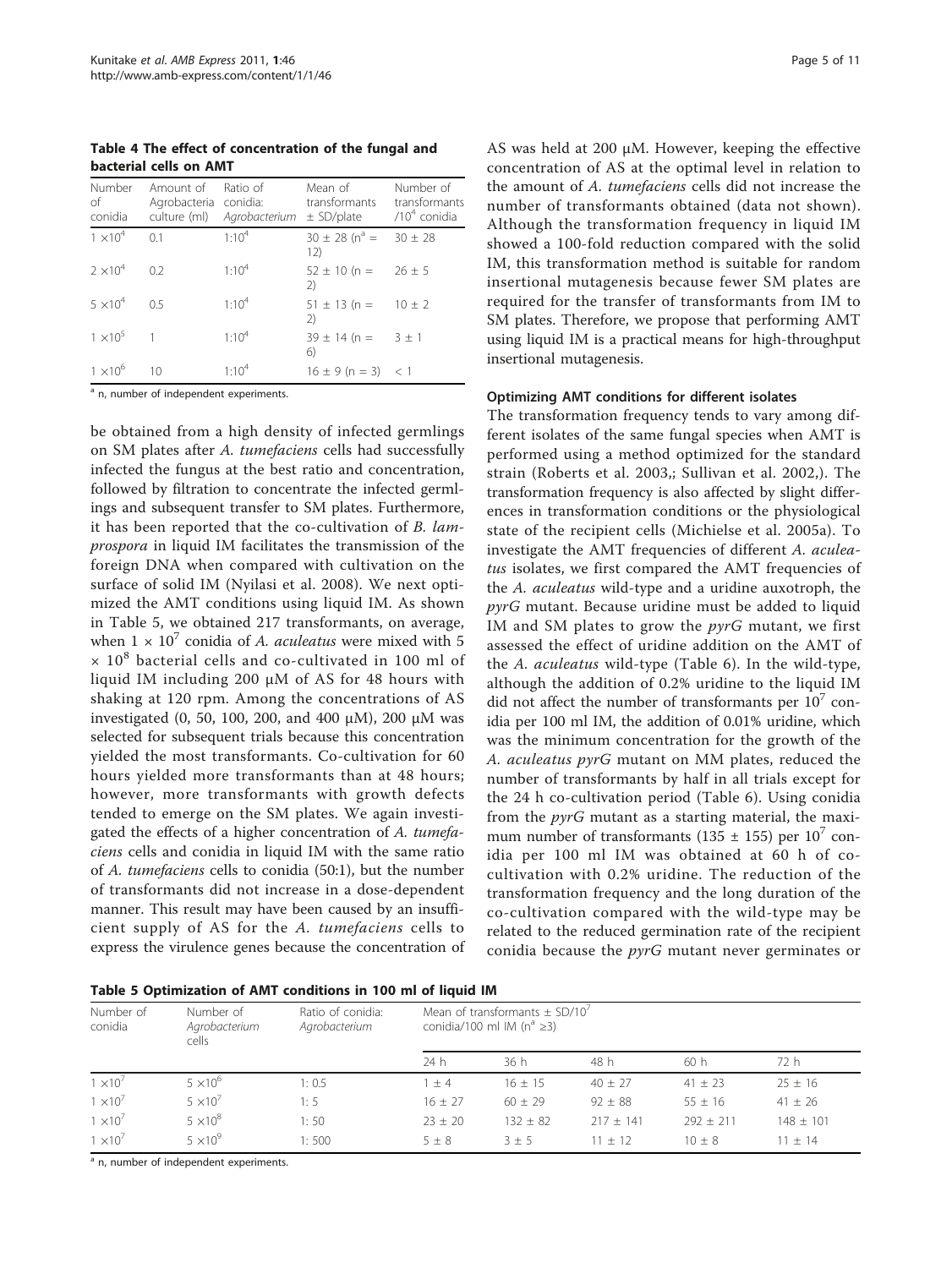| Strain    | Germination<br>time (h) | Uridine<br>Concentration in IM | Co-cultivation time and Mean of transformants $\pm$ SD<br>$/107$ conidia/100 ml IM |              |             |                       |               |  |
|-----------|-------------------------|--------------------------------|------------------------------------------------------------------------------------|--------------|-------------|-----------------------|---------------|--|
|           |                         |                                | 24h                                                                                | 36 h         | 48 h        | 60h                   | 72 h          |  |
| <b>WT</b> | $\Omega$                | $\overline{\phantom{a}}$       | $23 + 20$                                                                          | $132 \pm 82$ | $217 + 141$ | $292 + 211$           | $148 \pm 101$ |  |
|           | 0                       | 0.01%                          | $81 + 72$                                                                          | $73 + 36$    | $116 + 52$  | $147 + 64$            | $82 + 45$     |  |
|           | $\circ$                 | 0.2%                           | $10 \pm 12$                                                                        | $193 + 98$   | $174 + 106$ | $187 + 130$           | $131 \pm 118$ |  |
| pyrG      | $\circ$                 | 0.01%                          | $\bigcap$                                                                          | $50 + 38$    | $24 + 33$   | $15 + 12^a$           | $16 + 13$     |  |
|           | $\overline{0}$          | 0.2%                           |                                                                                    | $66 + 71$    | $58 + 95$   | $135 \pm 155^{\circ}$ | $33 \pm 54$   |  |
|           | 24                      | 0.01%                          | $91 + 66$                                                                          | $122 + 62$   | $50 + 49$   | $140 \pm 82^{\circ}$  | $50 + 60$     |  |
|           | 24                      | 0.2%                           | $38 + 24$                                                                          | $26 + 10$    | $23 + 11$   | $2 \pm 5^{\circ}$     | $12 + 18$     |  |

<span id="page-5-0"></span>Table 6 Optimization of transformation conditions for A. aculeatus pyrG mutant

WT, the A. aculeatus wild-type strain;  $n = 3$  except for a ( $n = 2$ )

forms transformants in AMT without the addition of uridine to liquid IM (data not shown). Taking these data into account, we presumed that the germination of conidia and the physiological conditions of the recipient cells were critical for T-DNA uptake in A. aculeatus. Thus, we next investigated the AMT conditions using germinated conidia from the  $pyrG$  mutant that were pregrown for 24 h. Co-cultivation for 36 h with 0.01% uridine produced 122 transformants per  $10<sup>7</sup>$  conidia per 100 ml of IM on average, which was 2- to 5-fold more than the amount obtained by the AMT method optimized for the wild-type strain; i.e. 48-hours co-cultivation with 0.01% uridine (24  $\pm$  33 transformants) or 0.2% uridine added (58 ± 95 transformants). Our data demonstrate that the optimization of AMT for each isolate is necessary to establish efficient AMT methods.

#### Mitotic stability of the integrated T-DNA

The fates of the T-DNA in the genomes of the transformants were assessed by Southern blot analyses using genomic DNA isolated from 120 randomly selected transformants and a DNA probe that hybridizes to the hph gene. These results revealed that the T-DNA integrated into the genomes of all transformants at random because DNA bands of various sizes were hybridized. The mitotic stability of the integrated DNA in 9 randomly selected transformants was examined after 5 rounds of mitosis on MM without hygromycin B, followed by culture on MM including hygromycin B. The average and standard deviation of the ratio of the number of colonies formed on MM with hygromycin B to that on MM without hygromycin B was  $1.1 \pm 0.13$ . The colony morphology also remained unchanged during culture. These data indicate that the integrated T-DNA is stably maintained in the recipient genome.

#### Integration mode of the T-DNA into A. aculeatus genomic DNA

The effect of the co-cultivation conditions on the T-DNA integration pattern was investigated by Southern blot analyses. The recipient genomic DNA was isolated from transformants obtained under the following co-cultivation conditions: the ratio of bacterial cells to target conidia was  $5 \times 10^3$  or  $1 \times 10^4$  on solid IM (Table [3](#page-3-0), 48) h) and 50 in liquid IM (Table [5,](#page-4-0) 48 h). Twenty, sixty, and forty transformants obtained under each set of conditions were randomly selected and analyzed. The overall frequencies of the single-locus integration of the T-DNA were 95%, 90%, and 90%, respectively (Table 7). Integration events predominantly occurred at a single locus under all the tested conditions, whereas further itemization of the integration pattern revealed differences. When the co-cultivation was performed on solid IM for 48 h at the ratio of A. tumefaciens to target conidia of  $5 \times 10^3$ , and which yielded 7 transformants per 1  $\times$  10<sup>4</sup> conidia (Table [3\)](#page-3-0), on average, the T-DNA predominantly integrated into the recipient genome as a single copy (50%). Increasing the ratio of A. tumefaciens to

#### Table 7 T-DNA integration patterns observed in transformants obtained under the indicated cocultivation conditions

| Integration pattern                                       | Number of transformants |                    |                     |  |  |
|-----------------------------------------------------------|-------------------------|--------------------|---------------------|--|--|
|                                                           | 1:5000                  | $1:10^4$ on        | $1:50$ in           |  |  |
|                                                           | on plate <sup>a</sup>   | plate <sup>a</sup> | liquid <sup>a</sup> |  |  |
| 1 copy                                                    | 10                      | 18                 | 16                  |  |  |
|                                                           | $(50.0\%)$              | $(30.0\%)$         | $(40.0\%)$          |  |  |
| 1 copy                                                    | 3                       | 14                 | 5                   |  |  |
| + vector backbone                                         | $(15.0\%)$              | (23.3%)            | (12.5%)             |  |  |
| multiple copies at                                        | 5                       | 3                  | 8                   |  |  |
| single locus                                              | $(25.0\%)$              | $(5.0\%)$          | $(20.0\%)$          |  |  |
| multiple copies at<br>single locus $+$ vector<br>backbone | $(5.0\%)$               | 19<br>(31.7%)      | 7<br>(17.5%)        |  |  |
| multiple copies at<br>different loci                      | $(5.0\%)$               | $(1.7\%)$          | 1<br>$(2.5\%)$      |  |  |
| multiple copies at                                        | Ω                       | 5                  | 3                   |  |  |
| different loci + vector backbone                          | $(0\%)$                 | $(8.3\%)$          | $(7.5\%)$           |  |  |
| Number of                                                 | 20                      | 60                 | 40                  |  |  |
| transformants analyzed                                    | $(100\%)$               | $(100\%)$          | $(100\%)$           |  |  |

a, the ratio of A. aculeatus conidia to A. tumefaciens cells.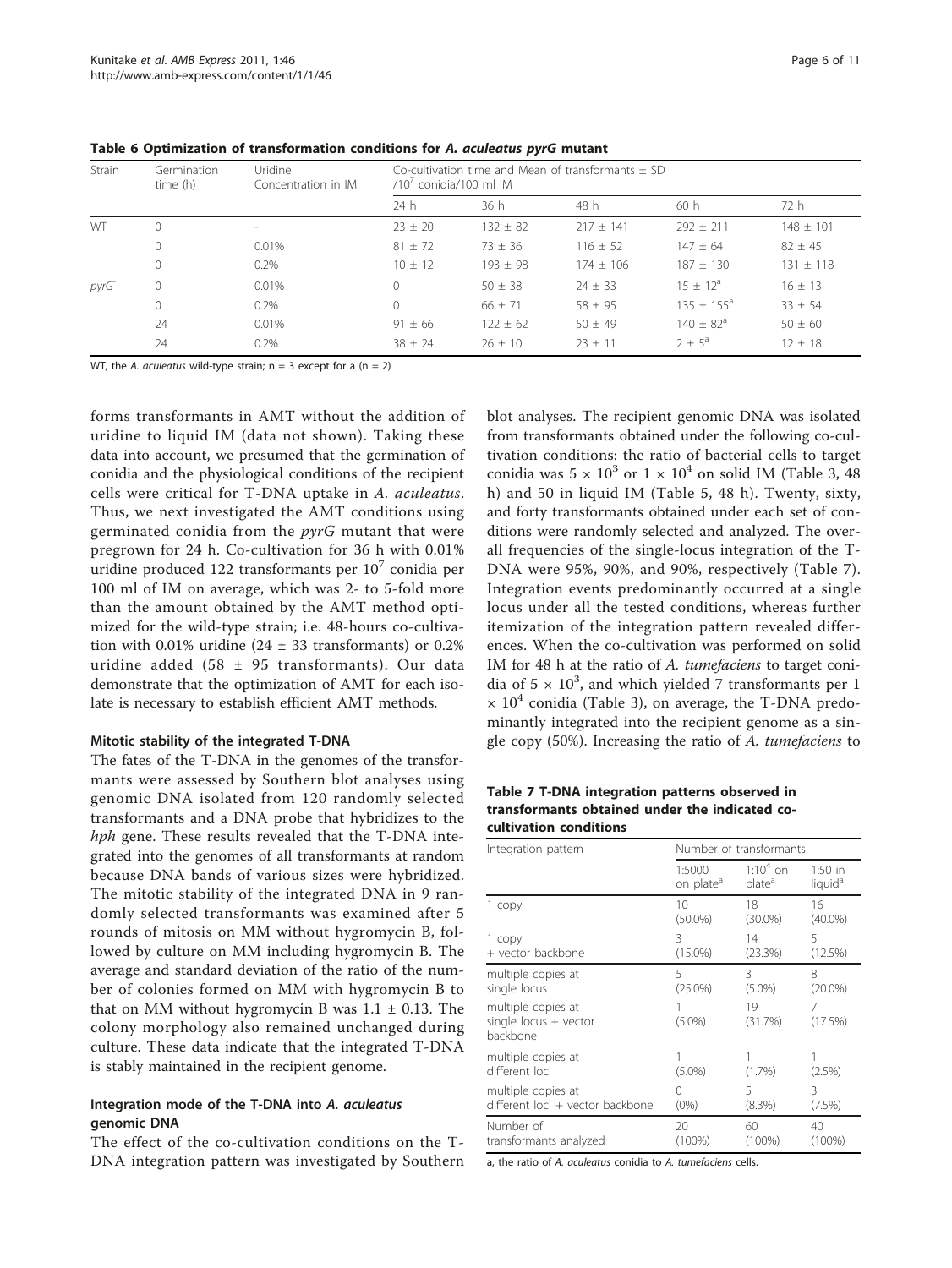target conidia to  $1 \times 10^4$  improved the transformation frequency to 30 transformants per  $1 \times 10^4$  conidia (Table [3](#page-3-0), 48 h) on average; the single-copy integration of the T-DNA decreased to 30%, but the frequency of T-DNA integration into a single locus with the vector backbone typically increased to 55%. When the co-cultivation was performed in liquid IM at the ratio of A. tumefaciens to target conidia of 50, the yield was 217 transformants per  $1 \times 10^7$  conidia, and single-copy integration of the T-DNA was predominant (40%). The T-DNA integration with the vector backbone was also relatively low. The AMT method optimized for liquid IM resulted in more transformants harboring the T-DNA integrated into a single locus without the vector backbone. Thus, we concluded that co-cultivation in liquid IM was suitable for the AMT of A. aculeatus.

#### Recovery of flanking sequences

To obtain the DNA sequences flanking the T-DNA inserts in the recipient genome, we adopted TAIL-PCR and inverse PCR using genomic DNA isolated from randomly selected transformants. We first performed TAIL-PCR, which produced readable segments of the recipient genome adjacent to both sides of the T-DNA from all transformants (13/13 transformants) harboring the T-DNA as a single copy. However, when the T-DNA existed in the recipient genome with the vector backbone or as concatemeric bands with or without the vector backbone at a single locus, segments derived from the vector or the T-DNA tended to be amplified rather than the recipient genome. Therefore, the DNA sequences flanking the T-DNA inserts could only be identified on one side in 5 of 13 transformants. The T-DNA integration with a vector backbone made it difficult to rescue the flanks of the T-DNA border. To rescue the recipient genome flanking the T-DNA irrespective of its integration mode, we performed inverse PCR or TAIL-PCR on the recipient genome digested with restriction enzymes, as described in the Materials and Methods section. We considered that the trimming of a vector backbone or concatemeric T-DNA fragments attached to the recipient genomic DNA would increase the rescue rate for either side flanking the T-DNA. Indeed, the flanks were obtained in 5 out of 6 transformants by TAIL-PCR and 5 out of 5 transformants by inverse PCR using recipient genomic DNA digested with restriction enzymes. However, it remains challenging to rescue the flanks if the vector backbone is attached to both sides of the T-DNA or if the selected restriction sites do not exist near the T-DNA integration locus. In this case, we confirmed that the far side of the recipient genome was effectively rescued by TAIL-PCR using circular DNA produced by digestion with a restriction enzyme followed by ligation. Furthermore, we

were able to identify T-DNA flanking sequences even though the T-DNA fragments were integrated into different loci, although only in one transformant. Our data indicate that the tagged genes in almost all of the transformants could be recovered by a combination of TAIL-PCR and inverse PCR, which satisfies the requirement for a successful gene tagging protocol.

Based on the above sequence analyses, we investigated how the T-DNA was inserted into the recipient genome without a large deletion of the T-DNA bordering sequence or the recipient genome sequence. Except in cases where the recipient genome was obtained with a short vector sequence, truncation of the T-DNA termini occurred in 89.5% (17/19) and 15.8% (3/19) of the border sequences on the left and right borders, respectively. Although truncations occurred with high frequency at the left terminus, the length of the truncation at the left T-DNA terminus was 8 bp on average and 42 bp at the longest. As shown in Figure 1A and B, the fungal DNA at the integration site had obvious microcomplimentarities with the left terminus of the T-DNA but not with the right terminus. This requirement of short stretches

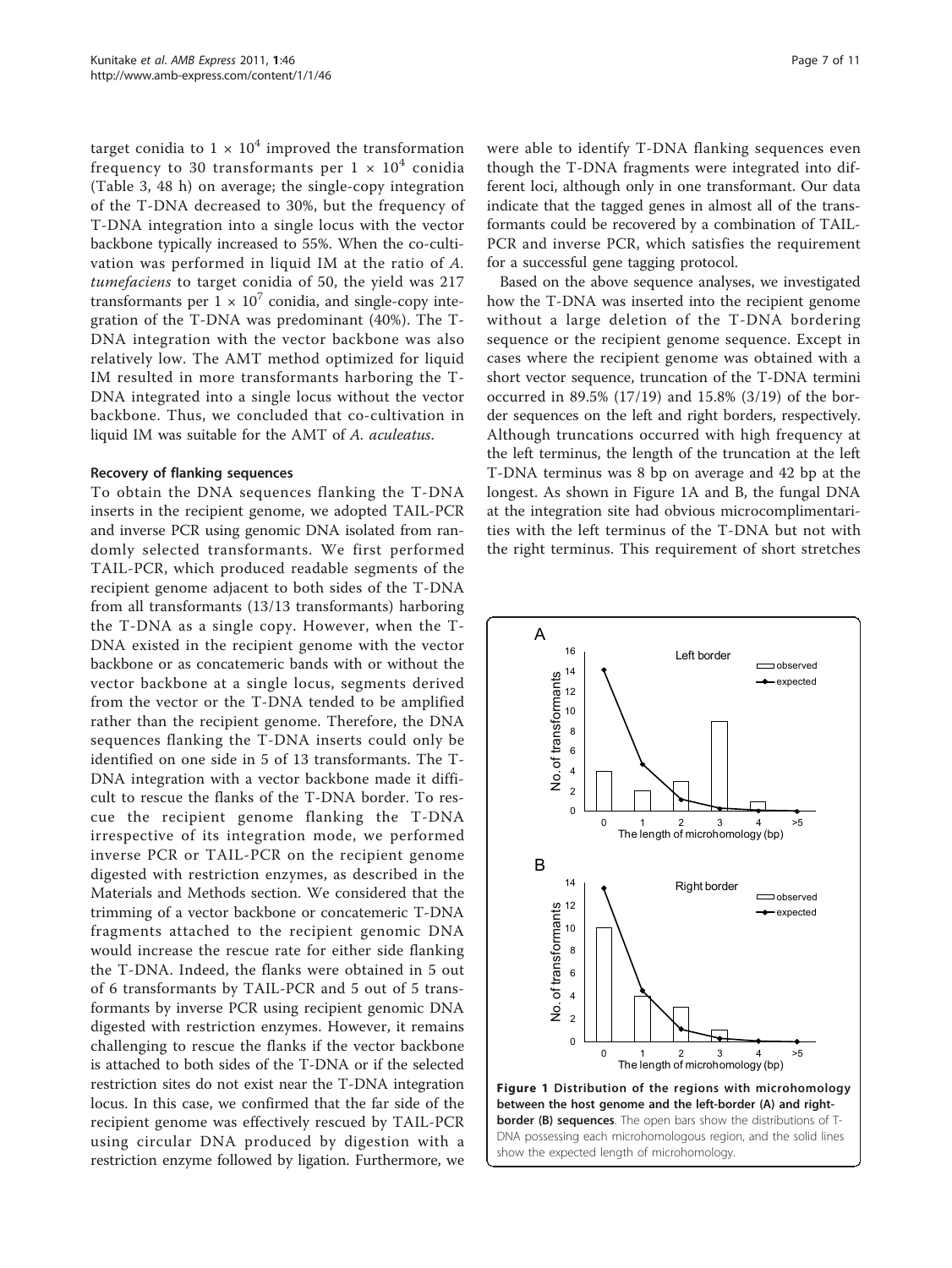

of homology at crossover points may have led to deletions at the left terminal integration sites.

A comparison of both sides of the flanking sequence tags adjacent to the T-DNA with the draft genome sequence of A. aculeatus revealed that deletion of the recipient genome occurred in all 14 transformants analyzed, and the average length of the deletions was 1,393 bp. As shown in Figure 2, the predominance of deletions, 6 out of 14 (42.9%), was shorter than 100 bp. Deletions longer than 2,001 bp, including the longest deletion of 6,913 bp, occurred in 5 transformants (35.7%). Such deletions are acceptable for functional genomic analyses in A. aculeatus.

#### Isolation and characterization of albino mutants

During the process of establishing our AMT protocols, 2 albino mutants, A. aculeatus alb1 and alb2, which formed colorless conidia, emerged on selective media from among approximately 11,000 transformants. Using these mutants, we assessed whether or not the established AMT method was applicable for random insertional mutagenesis. We first indentified genes disrupted by the T-DNA insertion in the *alb1* mutant. A Southern blot analysis revealed that the T-DNA was inserted into a single locus in the *alb1* mutant, so we performed TAIL-PCR to identify the T-DNA flanking sequences. A sequence analysis of the amplified flanks revealed that the T-DNA was inserted at 70 bp upstream of the polyketide synthase gene (the pksP gene (AapksP), Accession No. AB576490) and caused a 1,002-bp deletion in the recipient genome, which resulted in the deletion of a putative TATA box on the  $pksP$  promoter. AapksP was the only predicted gene near the T-DNA integration locus; it had 69.5% identity to the wA gene of A. nidulans (Accession no. Q03149) and 68.7% identity to the pksP gene of A. fumigatus (Accession no. EDP55264), which are involved in melanin biosynthesis and conidial pigmentation. To confirm that the deletion of the Aapksp locus resulted in the formation of the albino mutant, complementation tests were performed (Figure [3A](#page-8-0)). Transformation of the alb1 mutant with pAUR-PksP yielded transformants with black conidia, whereas all transformants of alb1 with pAUR325 remained albino (Figure [3B](#page-8-0)). Furthermore, the albino phenotype of the alb2 mutant was also complemented by transformation with pAUR-PksP (data not shown). Therefore, the mutation point resulting in the albino mutant corresponded to the locus for which the sequence was obtained as the T-DNA flank, thus demonstrating that AMT is a useful toolkit for gene tagging.

#### **Discussion**

The results presented here demonstrate that the developed AMT method is applicable for high-throughput insertional mutagenesis in A. aculeatus. This method was developed by optimizing parameters that affect the AMT frequencies such as AS concentration, the ratio of A. tumefaciens cells to A. aculeatus cells, co-cultivation conditions, and starting materials [\(Michielse et al. 2008](#page-9-0)). Using the AMT method optimized for A. aculeatus wild-type, 30 transformants per  $10<sup>4</sup>$  conidia were formed, on average, when using solid IM for co-cultivation. The transformation frequency on solid IM was relatively higher than that for other fungi, e.g., 150-300 transformants per  $10^6$  recipients in C. lagenarium, 200 transformants per  $10^6$  recipients in A. awamori, 5 transformants per  $10^7$  recipients in A. niger, and 50 transformants per  $10^5$  recipients in N. crassa ([de Groot et al.](#page-9-0) [1998](#page-9-0),; [Tsuji et al. 2003](#page-10-0)). A. tumefaciens C58C1 and a binary vector, pBIG2RHPH2, seem to be appropriate for the AMT of A. aculeatus because the transformation frequency is influenced by differences in the binary vector or bacterial strain used ([Mullins et al. 2001\)](#page-9-0).

Another aspect that must be considered to establish efficient AMT is the integration mode of the T-DNA into the recipient genome. In F. oxysporum, A. awamori, and C. lagenarium, single-copy integration events are predominantly observed ([de Groot et al. 1998,](#page-9-0); [Mullins](#page-9-0) [et al. 2001](#page-9-0),; [Tsuji et al. 2003](#page-10-0)). However, the fate of the T-DNA in A. aculeatus depends on the AMT method. A high density of A. tumefaciens increased the transformation frequency; however, undesirable integrations of the T-DNA such as multiple-copy integrations at a single locus, with or without the vector backbone, or integration at multiple loci also increased in A. aculeatus, as previously reported in Blastomyces dermatitidis [\(Sullivan](#page-9-0) [et al. 2002\)](#page-9-0) and in Suillus bovinus [\(Hanif et al. 2002](#page-9-0)). In contrast, a low density of A. tumefaciens yielded fewer transformants; however, the T-DNA predominantly existed as a single copy in the recipient genome. Although we expected to obtain more transformants by co-cultivating A. tumefaciens cells and fungal conidia in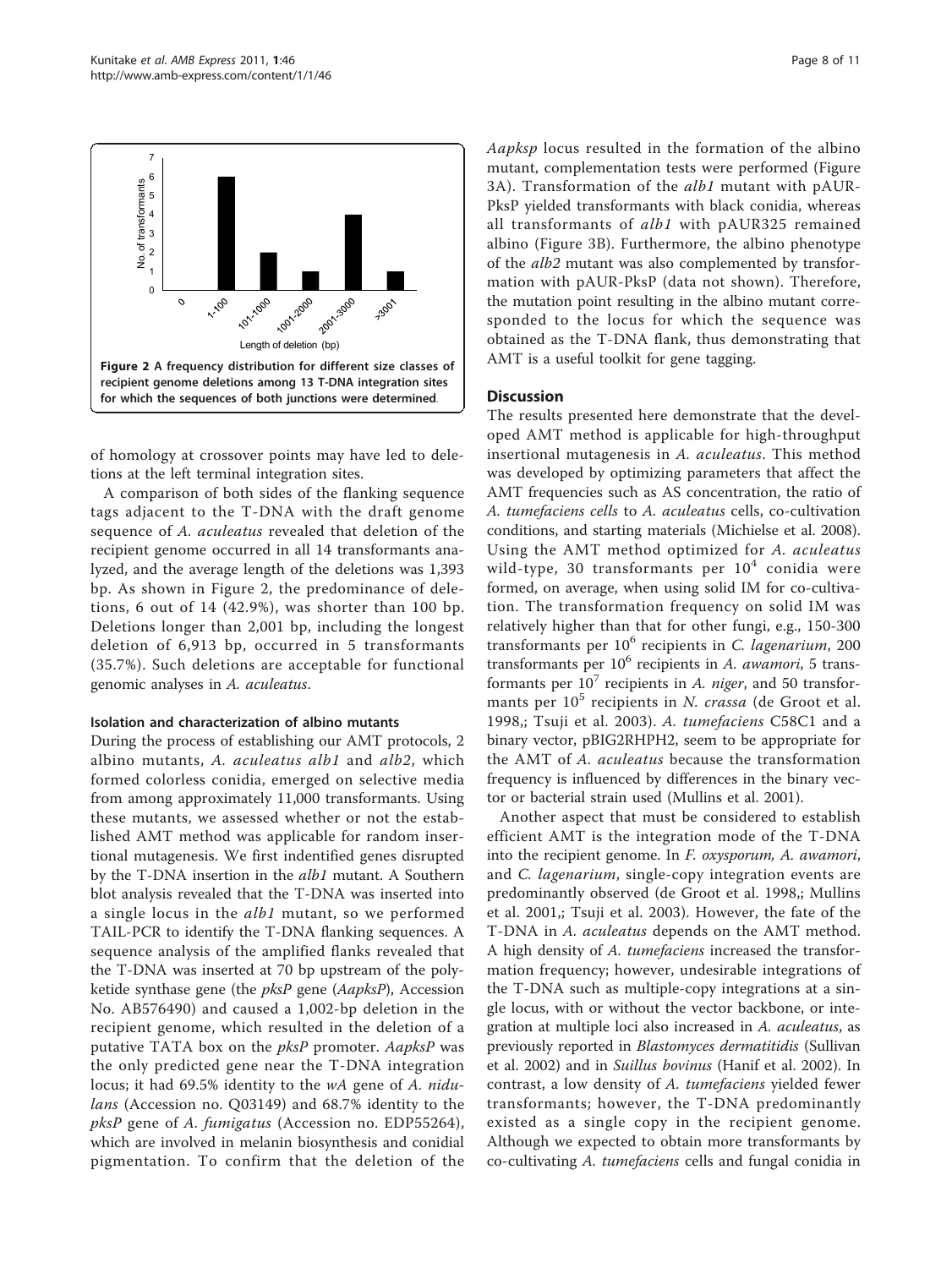<span id="page-8-0"></span>

high quantities on solid or liquid IM, this technique did not yield more transformants. There is a limit to the concentration of bacterial cells and fungal conidia for efficient AMT that is likely related to the physiological conditions of A. tumefaciens and the recipient fungal cells [\(Meyer et al. 2003\)](#page-9-0). The best AMT method should increase the number of transformants harboring the T-DNA as a single copy, which is a criterion with apparently opposing contributing factors. Thus, we hereby propose that AMT using liquid IM satisfies this criterion for random insertional mutagenesis.

The transformation frequency for the A. aculeatus uridine auxotroph tended to be lower than that of the wild type with the same AMT method (Table [6\)](#page-5-0). When acetamide utilization, uridine prototrophy, phleomycin resistance, or hygromycin resistance was used to select transformants in A. awamori, average transformation frequencies of 0.2, 40, 80, and 200 transformants per  $10<sup>6</sup>$  conidiospores were obtained ([Michielse et al. 2008](#page-9-0),). The transformation frequency apparently varies depending on the genetic background of the recipient and the transformation conditions [\(Covert et al. 2001](#page-9-0),; [de Groot](#page-9-0) [et al. 1998,](#page-9-0); [Fitzgerald et al. 2003](#page-9-0),; [Michielse et al. 2004](#page-9-0),; [Sullivan et al. 2002\)](#page-9-0). However, the transformation frequency among different isolates has been assessed by using the same AMT method. Our data show an improvement of transformation frequency by optimizing AMT conditions according to the recipient cells, and which supports that AMT means can be applicable to transform variety types of the recipient cells.

During the optimization of AMT conditions, 2 albino mutants, the Aapksp disruptants, were discovered among 11,000 transformants. To isolate one albino mutant with a 95% probability out of 5,500 transformants from the approximately 35-Mb genome of A. aculeatus, it was calculated that the T-DNA must disrupt gene the function in a 19-kb region around the T-DNA integration locus [\(Krysan et al. 1999\)](#page-9-0). The 1,002 bp deletion at the AapksP locus in the alb1 mutant was

relatively larger than those reported for M. oryzae and Arabidopsis, in which the majority of deletions ranged from 1 to 35 bp and 11 to 100 bp, respectively ([Brunaud](#page-9-0) [et al 2002,](#page-9-0); [Choi et al. 2007,](#page-9-0); [Forsbach et al. 2003\)](#page-9-0). Furthermore, the coding region of AapksP is relatively large at 6,645 bp; however, it is not large enough to increase the probability of isolating two albino mutants from 11,000 transformants. Although the T-DNA integration was initially thought to be random in Arabidopsis ([Azpiroz-Leehan and Feldmann, 1997](#page-9-0),) and yeast ([Bundock et al. 2002\)](#page-9-0), the randomness of the integration has been controversial given the accumulated data indicating the nonrandom nature of T-DNA insertion. In Arabidopsis, the T-DNA integration occurs between the recipient genome and microhomologous sequences of the T-DNA composed of 5-bp and 2-bp sequences on the left border and right border, respectively ([Brunaud](#page-9-0) [et al. 2002](#page-9-0),). Furthermore, obvious biases were reported for insertions in the 5'- and 3'-regulatory regions outside the coding regions for 500-bp regions and in introns rather than in exons in the rice genome ([Chen et al.](#page-9-0) [2003\)](#page-9-0), outside of the transcribed regions in Arabidopsis ([Sessions et al. 2002](#page-9-0)), and in the intergenic region in M. oryzae ([Choi et al. 2007](#page-9-0)). In A. aculeatus, microhomology was observed on the left border of the T-DNA; however, the other bias has not been identified thus far, although we are in the process of analyzing more transformants. A combination of T-DNA bias integration and a certain deletion length in the recipient genome can contribute to the facilitation of high-throughput insertional mutagenesis by AMT. We expect that the AMT method established here will contribute to functional genetic analyses in A. aculeatus. Moreover, we expect that the techniques described here can be applied to establish AMT techniques for other organisms.

#### Acknowledgements

We are grateful to Dr. Tsuji (Kyoto Prefecture University) and Dr. Kato (Meijo University) for their helpful discussions, and for providing the pBIG2RHPH2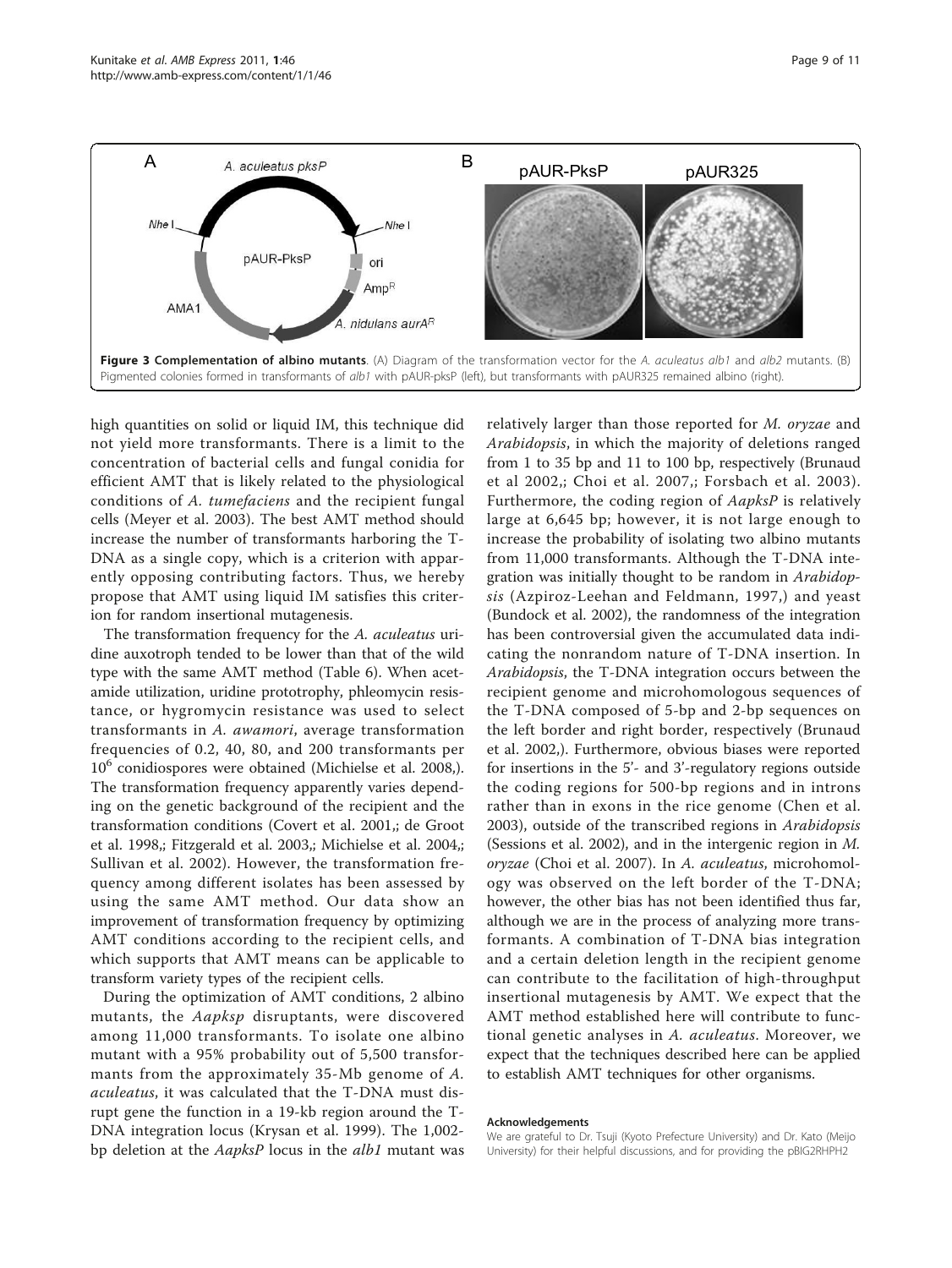<span id="page-9-0"></span>plasmid and Agrobacterium tumefaciens C58C1. This research was supported by a Grant-in-Aid for Young Scientists (B) (#20780058) from The Ministry of Education, Culture, Sports, Science, and Technology in Japan (MEXT).

#### Competing interests

The authors declare that they have no competing interests.

#### Received: 29 November 2011 Accepted: 14 December 2011 Published: 14 December 2011

#### References

- Adachi H, Tani S, Kanamasa S, Sumitani J, Kawaguchi T (2009) Development of a homologous transformation system for Aspergillus aculeatus based on the sC gene encoding ATP-sulfurylase. Biosci Biotech Bioch 73:1197–1199. doi:10.1271/bbb.80772.
- Azpiroz-Leehan R, Feldmann KA (1997) [T-DNA insertion mutagenesis in](http://www.ncbi.nlm.nih.gov/pubmed/9097726?dopt=Abstract) Arabidopsis[: going back and forth.](http://www.ncbi.nlm.nih.gov/pubmed/9097726?dopt=Abstract) Trends Genet 13:152–156. doi:10.1016/ S0168-9525(97)01094-9.
- Bachert B, Meyer TF (2006[\) Type IV secretion systems and their effectors in](http://www.ncbi.nlm.nih.gov/pubmed/16529981?dopt=Abstract) [bacterial pathogenesis.](http://www.ncbi.nlm.nih.gov/pubmed/16529981?dopt=Abstract) Curr Opin Microbiol 9:207–217. doi:10.1016/j. mib.2006.02.008.
- Betts MF, Tucher SL, Galadima N, Meng Y, Patel G, Li L, Donofrio N, Floyd A, Nolin S, Brown D, Mandel MA, Mitchell TK, Xu JR, Dean RA, Farman ML, Orbach MJ (2007) [Development of a high throughput transformation system](http://www.ncbi.nlm.nih.gov/pubmed/17600737?dopt=Abstract) [for insertional mutagenesis in](http://www.ncbi.nlm.nih.gov/pubmed/17600737?dopt=Abstract) Magnaporthe oryzae. Fungal Genet Biol 44:1035–1049. doi:10.1016/j.fgb.2007.05.001.
- Braumann I, van den Berg M, Kempken F (2007[\) Transposons in](http://www.ncbi.nlm.nih.gov/pubmed/17881255?dopt=Abstract) [biotechnologically relevant strains of](http://www.ncbi.nlm.nih.gov/pubmed/17881255?dopt=Abstract) Aspergillus niger and Penicillium [chrysogenum](http://www.ncbi.nlm.nih.gov/pubmed/17881255?dopt=Abstract). Fungal Genet Biol 44:1399–1414. doi:10.1016/j.fgb.2007.07.010.
- Brown JS, Aufauvre-Brown A, Holden DW (1998[\) Insertional mutagenesis of](http://www.ncbi.nlm.nih.gov/pubmed/9749676?dopt=Abstract) [Aspergillus fumigatus](http://www.ncbi.nlm.nih.gov/pubmed/9749676?dopt=Abstract). Mol Gen Genet 259:327–335. doi:10.1007/ s004380050819.
- Brunaud W, Balzergue S, Dubreucq B, Aubourg S, Samson F, Chauvin S, Bechtold N, Cruaud C, DeRose R, Pelletier G, Lepiniec L, Caboche M, Lecharny A (2002) [T-DNA integration into the](http://www.ncbi.nlm.nih.gov/pubmed/12446565?dopt=Abstract) Arabidopsis genome depends [on sequences of pre-insertion sites.](http://www.ncbi.nlm.nih.gov/pubmed/12446565?dopt=Abstract) EMBO Rep 3:1152–1157. doi:10.1093/ embo-reports/kvf237.
- Bundock P, van Attikum H, den Dulk-Ras A, Hooykaas PJJ (2002) [Insertional](http://www.ncbi.nlm.nih.gov/pubmed/11921101?dopt=Abstract) [mutagenesis in yeasts using T-DNA from](http://www.ncbi.nlm.nih.gov/pubmed/11921101?dopt=Abstract) Agrobacterium tumefaciens. Yeast 19:529–536. doi:10.1002/yea.858.
- Chen S, Jin W, Wang M, Zhang F, Zhou J, Jia Q, Wu Y, Liu F, Wu P (2003) [Distribution and characterization of over 1000 T-DNA tags in rice genome.](http://www.ncbi.nlm.nih.gov/pubmed/12974815?dopt=Abstract) Plant J 36:105–113. doi:10.1046/j.1365-313X.2003.01860.x.
- Choi J, Park J, Jeon J, Chi MH, Goh J, Yoo SY, Park J, Jung K, Kim H, Park SY, Rho HS, Kim S, Kim BR, Han SS, Kang S, Lee YH (2007[\) Genome-wide analysis](http://www.ncbi.nlm.nih.gov/pubmed/17850257?dopt=Abstract) [of T-DNA integration into the chromosomes of](http://www.ncbi.nlm.nih.gov/pubmed/17850257?dopt=Abstract) Magnaporthe oryzae. Mol Microbiol 66:371–382. doi:10.1111/j.1365-2958.2007.05918.x.
- Christie PJ (2001) [Type IV secretion: intercellular transfer of macromolecules by](http://www.ncbi.nlm.nih.gov/pubmed/11309113?dopt=Abstract) [systems ancestrally related to conjugation machines.](http://www.ncbi.nlm.nih.gov/pubmed/11309113?dopt=Abstract) Mol Microbiol 40:294–305. doi:10.1046/j.1365-2958.2001.02302.x.
- Covert SF, Kapoor P, Lee M, Briley A, Nairn CJ (2001) Agrobacterium-mediated transformation of Fusarium circinatum. Mycol Res 105:259–264. doi:10.1017/ S0953756201003872.
- Daboussi MJ (1996) Fungal transposable elements: generators of diversity and genetic tools. J Genet 75:325–339. doi:10.1007/BF02966312.
- de Groot MJA, Bundock P, Hooykaas PJJ, Beijersbergen AGM (1998) Agrobacterium tumefaciens[-mediated transformation of filamentous fungi.](http://www.ncbi.nlm.nih.gov/pubmed/9743116?dopt=Abstract) Nat Biotechnol 16:839–842. doi:10.1038/nbt0998-839.
- Feldmann KA (1991) T-DNA insertion mutagenesis in Arabidopsis: mutational spectrum. Plant J 1:71–82. doi:10.1111/j.1365-313X.1991.00071.x.
- Fitzgerald AM, Mudge AM, Gleave AP, Plummer KM (2003) [Agrobacterium](http://www.ncbi.nlm.nih.gov/pubmed/12967207?dopt=Abstract) and PEG-mediated [transformation of the phytopathogen](http://www.ncbi.nlm.nih.gov/pubmed/12967207?dopt=Abstract) Venturia inaequalis. Mycol Res 107:803–810. doi:10.1017/S0953756203008086.
- Forsbach A, Schubert D, Lechtenberg B, Gils M, Schmidt R (2003) [A](http://www.ncbi.nlm.nih.gov/pubmed/12825697?dopt=Abstract) [comprehensive characterization of single-copy T-DNA insertions in the](http://www.ncbi.nlm.nih.gov/pubmed/12825697?dopt=Abstract) [Arabidopsis thaliana](http://www.ncbi.nlm.nih.gov/pubmed/12825697?dopt=Abstract) genome. Plant Mol Biol 52:161–176. doi:10.1023/ A:1023929630687.
- Hanif M, Pardo AG, Gorfer M, Raudaskoski M (2002) [T-DNA transfer and integration](http://www.ncbi.nlm.nih.gov/pubmed/12174821?dopt=Abstract) [in the ectomycorrhizal fungus](http://www.ncbi.nlm.nih.gov/pubmed/12174821?dopt=Abstract) Suillus bovinus using hygromycin B as a [selectable marker.](http://www.ncbi.nlm.nih.gov/pubmed/12174821?dopt=Abstract) Curr Genet 41:183–188. doi:10.1007/s00294-002-0297-8.
- Idnurm A, Reedy JL, Nussbaum JC, Heitman F (2004) [Cryptococcus neoformans](http://www.ncbi.nlm.nih.gov/pubmed/15075272?dopt=Abstract) [virulence gene discovery through insertional mutagenesis.](http://www.ncbi.nlm.nih.gov/pubmed/15075272?dopt=Abstract) Eukaryot Cell 3:420–429. doi:10.1128/EC.3.2.420-429.2004.
- Kanamasa S, Kawaguchi T, Takada G, Kajiwara S, Sumitani J, Arai M (2007) [Development of an efficient production for beta-mannosidase by the](http://www.ncbi.nlm.nih.gov/pubmed/17651209?dopt=Abstract) [creation of an overexpression system in](http://www.ncbi.nlm.nih.gov/pubmed/17651209?dopt=Abstract) Aspergillus aculeatus. Lett Appl Microbiol 45:142–147. doi:10.1111/j.1472-765X.2007.02160.x.
- Koncz C, Nemeth K, Redei GP, Schell J (1992[\) T-DNA insertional mutagenesis in](http://www.ncbi.nlm.nih.gov/pubmed/1463832?dopt=Abstract) [Arabidopsis](http://www.ncbi.nlm.nih.gov/pubmed/1463832?dopt=Abstract). Plant Mol Biol 20:963–976. doi:10.1007/BF00027166.
- Krysan PJ, Young JC, Sussman MR (1999) [T-DNA as an insertional mutagen in](http://www.ncbi.nlm.nih.gov/pubmed/10590158?dopt=Abstract) [Arabidopsis](http://www.ncbi.nlm.nih.gov/pubmed/10590158?dopt=Abstract). Plant Cell 11:2283–2290
- Linnemannstöns P, Vob T, Hedden P, Gaskin P, Tudzynski B (1999[\) Deletions in](http://www.ncbi.nlm.nih.gov/pubmed/10347043?dopt=Abstract) [the Gibberellin biosynthesis gene cluster of](http://www.ncbi.nlm.nih.gov/pubmed/10347043?dopt=Abstract) Gibberella fujikuroi by restriction [enzyme-mediated mutagenesis.](http://www.ncbi.nlm.nih.gov/pubmed/10347043?dopt=Abstract) Appl Environ Microbiol 65:2558–2564
- Liu YG, Mitsukawa N, Oosumi T, Whittier RF (1995) Efficient isolation and mapping of Arabidopsis thaliana T-DNA insert junctions by thermal asymmetric interlaced PCR. The Plant J 8:457–463. doi:10.1046/j.1365- 313X.1995.08030457.x.
- Meng Y, Patel G, Heist M, Betts MF, Tucher SL, Galadima N, Donofrio NM, Brown D, Mitchell TK, Li L, Xu JR, Orbach M, Thon M, Dean RA, Farman ML (2007[\) A systematic analysis of T-DNA insertion events in](http://www.ncbi.nlm.nih.gov/pubmed/17544743?dopt=Abstract) Magnaporthe [oryzae](http://www.ncbi.nlm.nih.gov/pubmed/17544743?dopt=Abstract). Fungal Genet Biol 44:1050–1064. doi:10.1016/j.fgb.2007.04.002.
- Meyer V, Mueller D, Strowig T, Stahl U (2003[\) Comparison of different](http://www.ncbi.nlm.nih.gov/pubmed/12756496?dopt=Abstract) [transformation methods for](http://www.ncbi.nlm.nih.gov/pubmed/12756496?dopt=Abstract) Aspergillus giganteus. Curr Genet 43:371–377. doi:10.1007/s00294-003-0406-3.
- Michielse CB, Ran AFJ, van den Hondel CAMJJ (2004) The [Aspergillus nidulans](http://www.ncbi.nlm.nih.gov/pubmed/15045526?dopt=Abstract) amdS [gene as a marker for the identification of multicopy T-DNA integration](http://www.ncbi.nlm.nih.gov/pubmed/15045526?dopt=Abstract) events in Agrobacterium[-mediated transformation of](http://www.ncbi.nlm.nih.gov/pubmed/15045526?dopt=Abstract) Aspergillus awamori. Curr Genet 45:399–403. doi:10.1007/s00294-004-0500-1.
- Michielse CB, Arentshorst M, Ran AFJ, van den Hondel CAMJJ (2005) Agrobacterium[-mediated transformation leads to improved gene replacement](http://www.ncbi.nlm.nih.gov/pubmed/15588992?dopt=Abstract) efficiency in [Aspergillus awamori](http://www.ncbi.nlm.nih.gov/pubmed/15588992?dopt=Abstract). Fungal Genet Biol 42:9–19. doi:10.1016/j. fgb.2004.06.009.
- Michielse CB, Hookaas PJJ, van den Hondel CAMJJ, Ran AFJ (2005) Agrobacteirum[-mediated transformation as a tool for functional genomics in](http://www.ncbi.nlm.nih.gov/pubmed/15889258?dopt=Abstract) [fungi.](http://www.ncbi.nlm.nih.gov/pubmed/15889258?dopt=Abstract) Curr Genet 48:1–17. doi:10.1007/s00294-005-0578-0.
- Michielse CB, Hooykaas PJJ, van den Hondel CAMJJ, Ran AFJ (2008) Agrobacterium[-mediated transformation of the filamentous fungus](http://www.ncbi.nlm.nih.gov/pubmed/18833205?dopt=Abstract) Aspergillus [awamori](http://www.ncbi.nlm.nih.gov/pubmed/18833205?dopt=Abstract). Nat Protoc 3:1671–1678. doi:10.1038/nprot.2008.154.
- Mullins ED, Chen X, Romaine P, Raina R, Geiser DM, Kang S (2001) Agrobacterium[-mediated transformation of](http://www.ncbi.nlm.nih.gov/pubmed/18944391?dopt=Abstract) Fusarium oxysporum: an efficient [tool for insertional mutagenesis and gene transfer.](http://www.ncbi.nlm.nih.gov/pubmed/18944391?dopt=Abstract) Phytopathology 91:173–180. doi:10.1094/PHYTO.2001.91.2.173.
- Murao S, Kanamoto J, Arai M (1979) Isolation and identification of a cellulolytic enzyme producing microorganism. J Ferment Technol 57:151–156
- Nyilasi I, Papp T, Csernetics A, Vágvölgyi C (2008) Agrobacterium tumefaciensmediated transformation of the zygomycete fungus Backusella lamprospora. J Basic Microb 48:59–64. doi:10.1002/jobm.200700221.
- Ooi T, Morotomi K, Kinoshita S, Honda J, Ueda S, Arai M (1999) Analysis of 5' upstream non-coding region of FI-carboxymethyl cellulase gene from Aspergillus aculeatus. Biotech Letters 21:735–739. doi:10.1023/ A:1005534925774.
- Roberts RL, Metz M, Monks DE, Mullaney ML, Hall T, Nester EW (2003[\) Purine](http://www.ncbi.nlm.nih.gov/pubmed/12740435?dopt=Abstract) synthesis and increased [Agrobacterium tumefacience](http://www.ncbi.nlm.nih.gov/pubmed/12740435?dopt=Abstract) transformation of yeast [and plants.](http://www.ncbi.nlm.nih.gov/pubmed/12740435?dopt=Abstract) Proc Natl Acad Sci USA 100:6634–6639. doi:10.1073/ pnas.1132022100.
- Sessions A, Burke E, Presting G, Aux G, McElver J, Patton D, Dietrich B, Ho T, Bacwaden J, Ko C, Clarke JD, Cotton D, Bullis D, Snell J, Miguel T, Hutchison D, Kimmerly B, Mitzel T, Katagiri F, Glazebrook J, Law M, Goff SA (2002) A high-throughput Arabidopsis [reverse genetics system.](http://www.ncbi.nlm.nih.gov/pubmed/12468722?dopt=Abstract) Plant Cell 14:2985–2994. doi:10.1105/tpc.004630.
- Sugui JA, Chang YC, Kwon-Chung KJ (2005) [Agrobacterium tumefaciens](http://www.ncbi.nlm.nih.gov/pubmed/15812003?dopt=Abstract)-mediated transformation of Aspergillus fumigatus[: an efficient tool for insertional](http://www.ncbi.nlm.nih.gov/pubmed/15812003?dopt=Abstract) [mutagenesis and target gene disruption.](http://www.ncbi.nlm.nih.gov/pubmed/15812003?dopt=Abstract) Appl Environ Microbiol 71:1798–1802. doi:10.1128/AEM.71.4.1798-1802.2005.
- Sullivan TD, Rooney RJ, Klein BS (2002) [Agrobacterium tumefaciens](http://www.ncbi.nlm.nih.gov/pubmed/12477790?dopt=Abstract) integrates [transfer DNA into single chromosomal sites of dimorphic fungi and yields](http://www.ncbi.nlm.nih.gov/pubmed/12477790?dopt=Abstract) [homokaryotic progeny from multinucleate yeast.](http://www.ncbi.nlm.nih.gov/pubmed/12477790?dopt=Abstract) Eukaryot Cell 1:895–905. doi:10.1128/EC.1.6.895-905.2002.